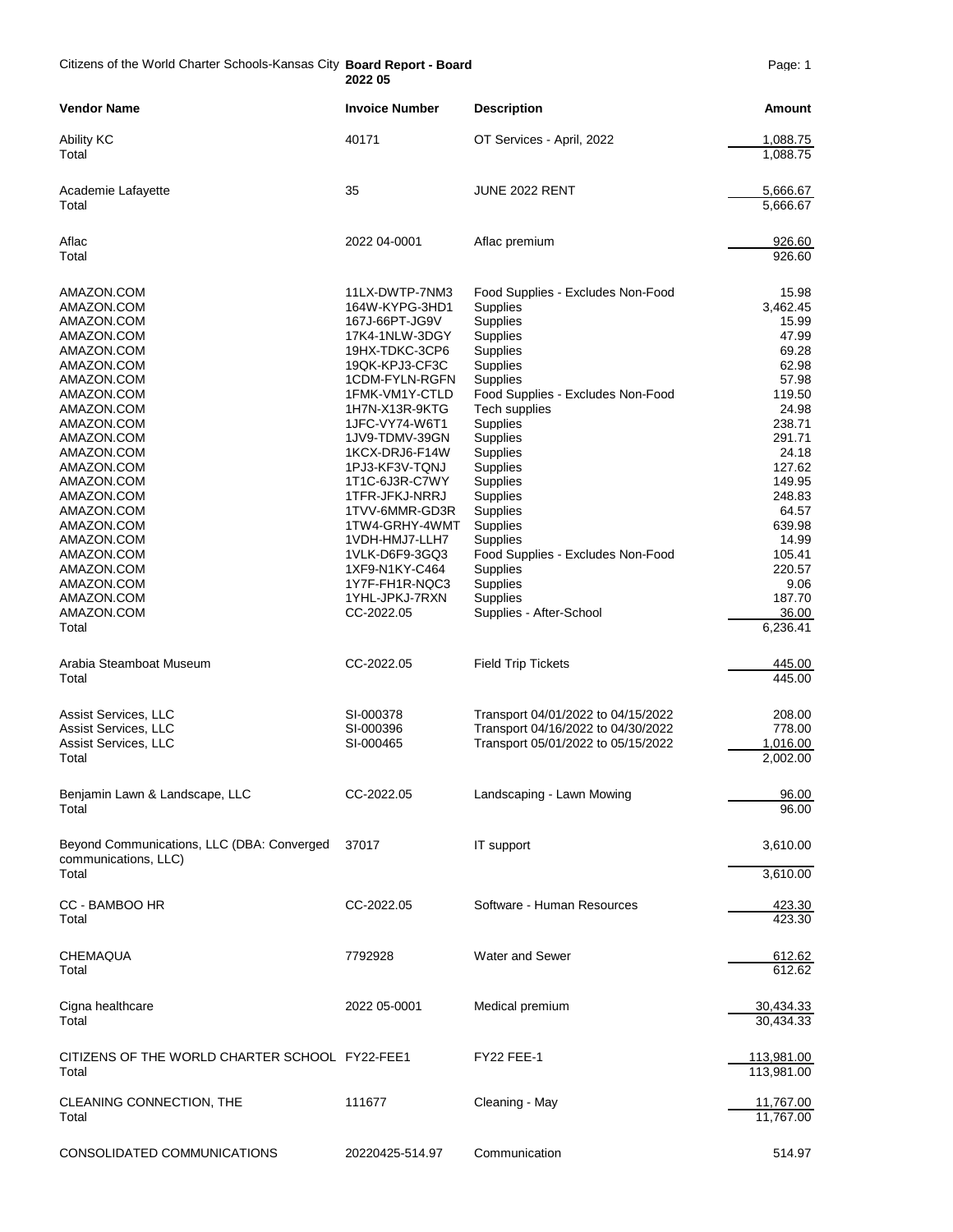Total 514.97

| Corliss, Katherine<br>Total                                                                                                                                                         | 20220425-67.41                                           | Read-A-Thon Pizza Party Prize                                                                   | 67.41<br>67.41                                                                    |
|-------------------------------------------------------------------------------------------------------------------------------------------------------------------------------------|----------------------------------------------------------|-------------------------------------------------------------------------------------------------|-----------------------------------------------------------------------------------|
| <b>Cornerstones of Care</b><br>Total                                                                                                                                                | 20220517-10395.00                                        | SPED Tuition - APR 2022                                                                         | 10,395.00<br>10,395.00                                                            |
| COSTCO<br>Total                                                                                                                                                                     | CC-2022.05                                               | <b>Student Attendance Incentives</b>                                                            | 242.22<br>242.22                                                                  |
| Dana Coleman Consulting<br>Dana Coleman Consulting<br>Total                                                                                                                         | 223<br>230                                               | Onboarding PD Planning<br>Onboarding PD Planning                                                | 787.50<br>481.25<br>1,268.75                                                      |
| Design Mechanical Inc<br>Design Mechanical Inc<br>Total                                                                                                                             | 199839<br>199842                                         | Repairs and Maintenance<br>Repairs and Maintenance                                              | 209.00<br>982.46<br>1,191.46                                                      |
| <b>DROPBOX</b><br>Total                                                                                                                                                             | CC-2022.05                                               | Annual Software Subscription - Brennan                                                          | 119.88<br>119.88                                                                  |
| <b>DS Bus Liines</b><br><b>DS Bus Liines</b><br><b>DS Bus Liines</b><br><b>DS Bus Liines</b><br><b>DS Bus Liines</b><br>Total                                                       | 19114<br>19129<br>19130<br>19362<br>19507                | Trip 4/15/22<br>Trip 4/15/22<br>Trip 4/15/22<br>Trip 4/22/22<br>Trip 4/29/22                    | 632.50<br>192.50<br>165.00<br>550.00<br>495.00<br>2,035.00                        |
| <b>EDOPS</b><br>Total                                                                                                                                                               | 101907                                                   | Finance & Data Services - May                                                                   | 10,000.00<br>10,000.00                                                            |
| <b>Education Plus</b><br>Total                                                                                                                                                      | CC-2022.05                                               | Staff Recruitment - MO Reap Annual<br>Subsc                                                     | 380.00<br>380.00                                                                  |
| <b>EMPLOYERS ASSURANCE</b><br>Total                                                                                                                                                 | 2022 05-0001                                             | Workman's comp                                                                                  | 1,598.75<br>1,598.75                                                              |
| <b>EVERGY</b><br>Total                                                                                                                                                              | 2022 05-0001                                             | Electricity                                                                                     | 7,153.94<br>7,153.94                                                              |
| EveMed<br>Total                                                                                                                                                                     | 2022 05-0001                                             | Vision premium                                                                                  | 326.14<br>326.14                                                                  |
| First student<br>First student<br>Total                                                                                                                                             | 80519972<br>80523577                                     | Trip 5/16/22<br>Trip 5/19/22                                                                    | 318.25<br>786.50<br>1,104.75                                                      |
| <b>Flexible Educators</b><br><b>Flexible Educators</b><br><b>Flexible Educators</b><br><b>Flexible Educators</b><br><b>Flexible Educators</b><br><b>Flexible Educators</b><br>Total | 252681<br>252845<br>252889<br>253035<br>253204<br>253363 | Sub 4/10/22<br>Sub 4/17/22<br>sub 4/24/22<br>sub 5/1/22<br>Sub 5/8/22<br>Sub 5/15/22            | 1,317.50<br>3,030.25<br>2,635.00<br>4,007.79<br>3,689.00<br>4,874.75<br>19,554.29 |
| Gardner, Nicole<br>Total                                                                                                                                                            | 20220505-60.42                                           | classroom supplies                                                                              | 60.42<br>60.42                                                                    |
| Google LLC<br>Total                                                                                                                                                                 | CC-2022.05                                               | Domain Fee                                                                                      | 64.80<br>64.80                                                                    |
| Grandview R-II MOVA<br>Grandview R-II MOVA<br>Grandview R-II MOVA<br>Total                                                                                                          | 32194<br>32195<br>32196                                  | virtual school April 25, 2022<br>virtual school April 25, 2022<br>virtual school April 25, 2022 | 616.45<br>616.45<br>616.45<br>1,849.35                                            |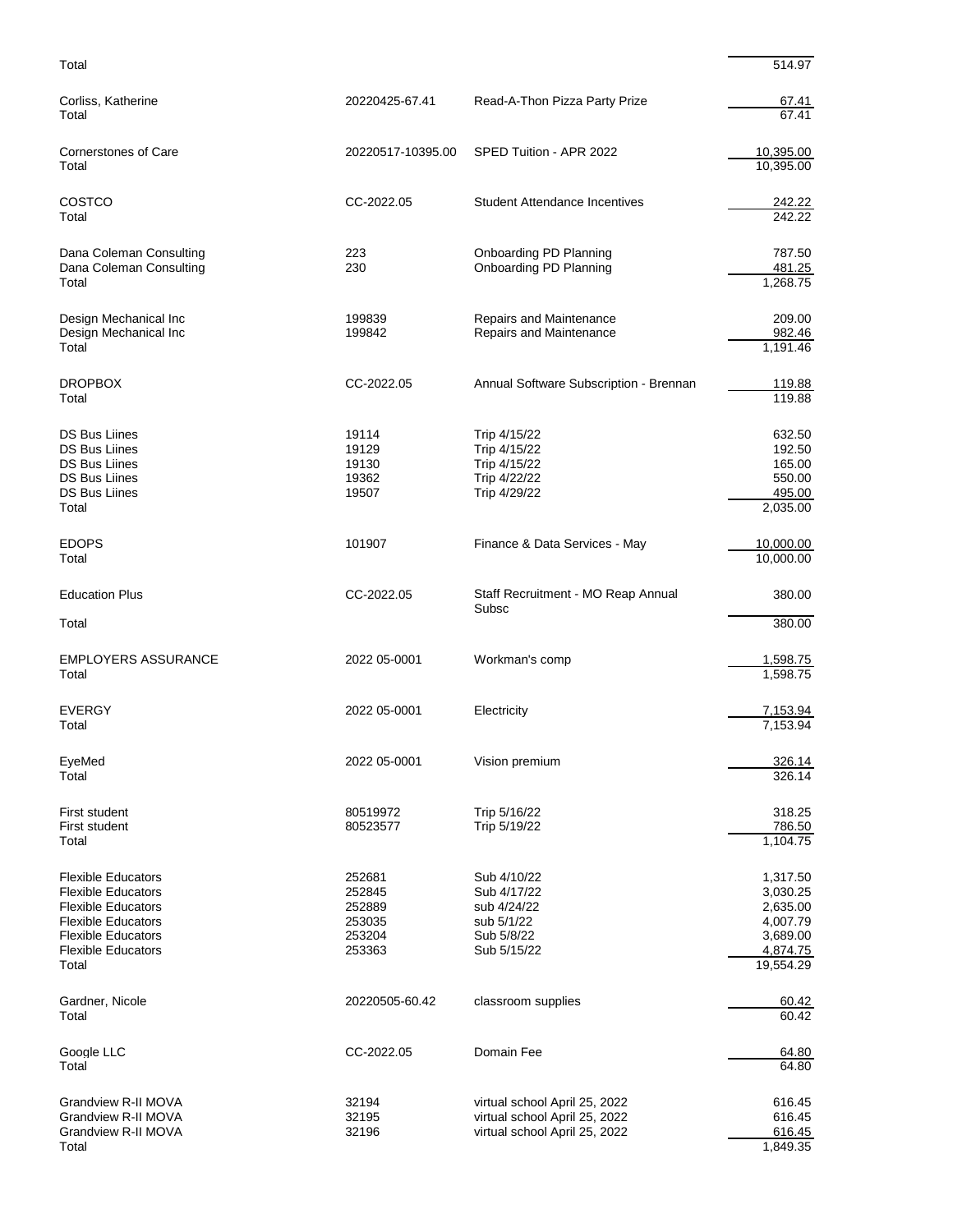| Guin Mundorf LLC<br>Total                                                                                                                                                     | 20220331-315.00                        | <b>Legal Services</b>                                                                                                | 315.00<br>315.00                                                                  |
|-------------------------------------------------------------------------------------------------------------------------------------------------------------------------------|----------------------------------------|----------------------------------------------------------------------------------------------------------------------|-----------------------------------------------------------------------------------|
| ID creator<br>Total                                                                                                                                                           | CC-2022.05                             | Staff ID Cards                                                                                                       | 39.55<br>39.55                                                                    |
| IFF QUALITY SEATS-BROADWAY, LLC<br>Total                                                                                                                                      | 71                                     | JUNE 2022 RENT                                                                                                       | 39,089.50<br>39,089.50                                                            |
| Indeed<br>Total                                                                                                                                                               | CC-2022.05                             | Staff Recruitment - Online Posting                                                                                   | 10.05<br>10.05                                                                    |
| J.W. Pepper & Son, Inc.<br>Total                                                                                                                                              | 364285517                              | <b>Music Notation Marker Board</b>                                                                                   | 1,163.84<br>1,163.84                                                              |
| Joe Joe's Catering<br>Joe Joe's Catering<br>Joe Joe's Catering<br>Joe Joe's Catering<br>Joe Joe's Catering<br>Joe Joe's Catering<br>Total                                     | 157<br>158<br>159<br>160<br>161<br>162 | Food 4/11-4/15/22<br>Food 4/18-4/22/22<br>Food 4/25-4/29/22<br>Food 5/2-5/6/22<br>Food 5-9 to 5-13<br>food 5/16-5/20 | 9,816.25<br>9,816.25<br>9,740.00<br>9,545.00<br>9,545.00<br>9,545.00<br>58,007.50 |
| Kaiser-Caplan, Nancy<br>Total                                                                                                                                                 | 20220501-1500.00                       | Consulting                                                                                                           | 1,500.00<br>1,500.00                                                              |
| Kansas City Community Garden<br>Total                                                                                                                                         | Invoice - 0137155                      | Supplies                                                                                                             | 59.94<br>59.94                                                                    |
| Kansas City Irrigation<br>Total                                                                                                                                               | 26909                                  | Activation of Commericial System                                                                                     | 96.90<br>96.90                                                                    |
| KANSAS CITY YOUNG AUDIENCES<br>Total                                                                                                                                          | YA-CWC-050522                          | workshops fee                                                                                                        | 669.50<br>669.50                                                                  |
| <b>KC</b> Water<br>Total                                                                                                                                                      | 20220422-992.93                        | <b>Water and Sewer</b>                                                                                               | 992.93<br>992.93                                                                  |
| Keith, Shannon<br>Keith, Shannon<br>Total                                                                                                                                     | 20220503-18.16<br>20220503-201.95      | <b>Homeline Eraser</b><br>Carla Cash Cart/Friday Funday                                                              | 18.16<br>201.95<br>220.11                                                         |
| Kenyon, Connie<br>Total                                                                                                                                                       | 20220422-900.00                        | <b>Intelligence Testing</b>                                                                                          | 900.00<br>900.00                                                                  |
| KONE INC<br>Total                                                                                                                                                             | 2022 05                                | Repair and maintenance                                                                                               | 3,145.95<br>3,145.95                                                              |
| Krieger, Keaton<br>Total                                                                                                                                                      | 20220428-224.20                        | Supplies - Model Magic                                                                                               | 224.20<br>224.20                                                                  |
| LAKESHORE LEARNING<br>Total                                                                                                                                                   | CC-2022.05                             | <b>Classroom Supplies</b>                                                                                            | 200.94<br>200.94                                                                  |
| Lakeside Nature Center<br>Total                                                                                                                                               | 20220429-350.00                        | Field trip ticket                                                                                                    | 350.00<br>350.00                                                                  |
| Lexington Plumbing and Heating Company<br>Lexington Plumbing and Heating Company<br>Lexington Plumbing and Heating Company<br>Lexington Plumbing and Heating Company<br>Total | 123920<br>124057<br>124856<br>125417   | Repairs and Maintenance<br>Repairs and Maintenance<br>Repairs and Maintenance<br>Repairs and Maintenance             | 245.00<br>192.50<br>148.50<br>664.00<br>1,250.00                                  |
| Loving Guidance<br>Total                                                                                                                                                      | CC-2022.05                             | Prof Dev: Summer Conscious Discipline                                                                                | 4,500.00<br>4,500.00                                                              |
| Lyft                                                                                                                                                                          | CC-2022.05                             | Travel - D. Miles to CWCLA                                                                                           | 134.44                                                                            |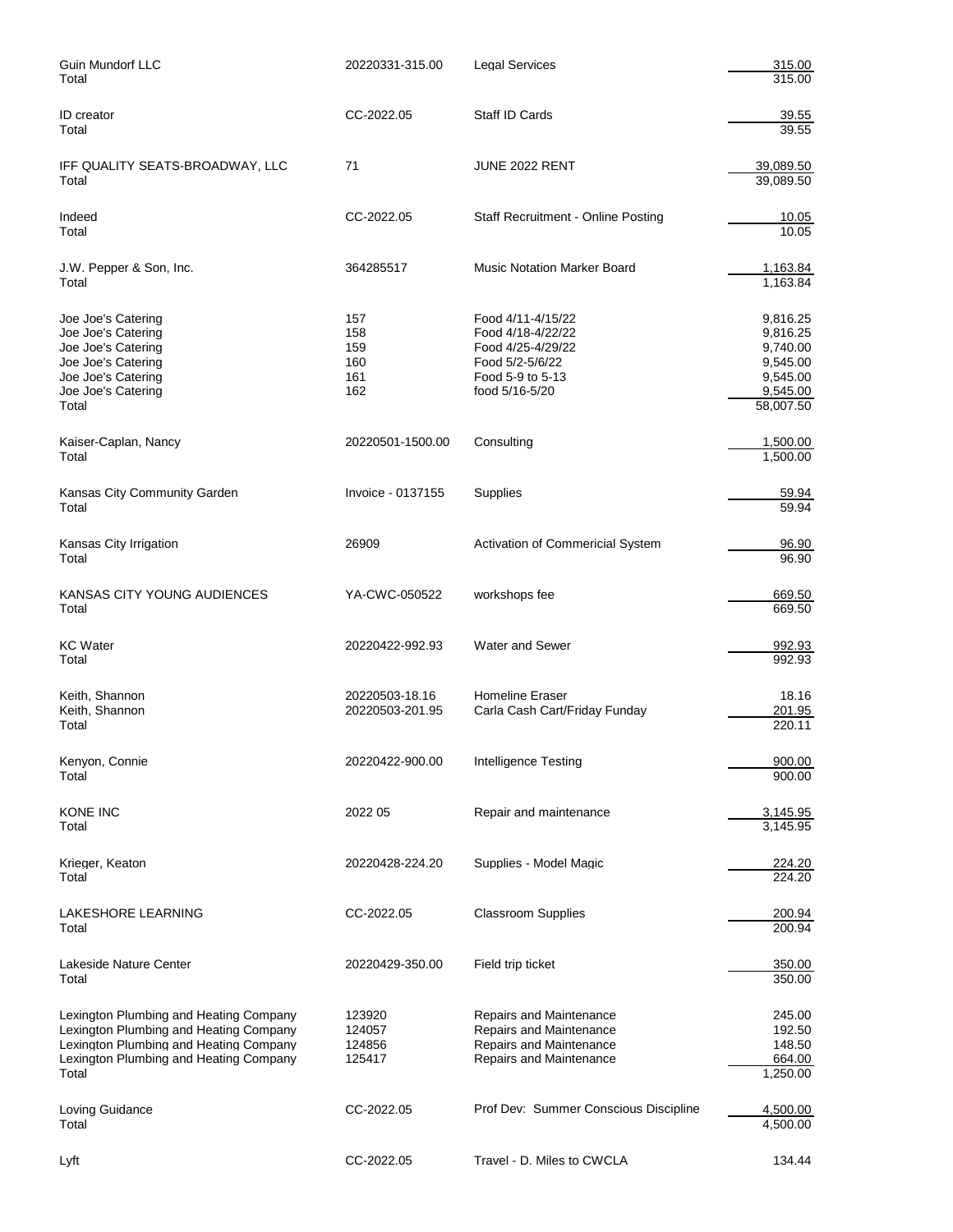| Total                                                                                                          |                                                  |                                                                          | 134.44                                           |
|----------------------------------------------------------------------------------------------------------------|--------------------------------------------------|--------------------------------------------------------------------------|--------------------------------------------------|
| M S Electric, LLC.<br>Total                                                                                    | 4547                                             | Repairs and Maintenance                                                  | 916.26<br>916.26                                 |
| Minsky's<br>Total                                                                                              | CC-2022.05                                       | <b>Student Attendance Incentives</b>                                     | 564.21<br>564.21                                 |
| Non Profit Connnect<br>Total                                                                                   | CC-2022.05                                       | <b>Staff Recruitment - Online Posting</b>                                | 140.00<br>140.00                                 |
| <b>Office Products Alliance</b><br><b>Office Products Alliance</b><br><b>Office Products Alliance</b><br>Total | 307453-0<br>307453-1<br>308930-0                 | Supplies<br><b>Supplies</b><br><b>Supplies</b>                           | 7.88<br>10.09<br>127.24<br>145.21                |
| OTC brands<br>Total                                                                                            | CC-2022.05                                       | <b>Student Attendance Incentives</b>                                     | 185.23<br>185.23                                 |
| Ozark R-6 School District/Missouri<br>Total                                                                    | 2426                                             | Virtual school                                                           | 5,019.11<br>5,019.11                             |
| Paypool LLC<br>Total                                                                                           | 9535060                                          | Account payable April 2022                                               | 339.78<br>339.78                                 |
| <b>Pearson Education</b><br>Total                                                                              | CC-2022.05                                       | Special Education - Assessments                                          | 102.50<br>102.50                                 |
| Principal Insurance<br>Total                                                                                   | 2022 05-0001                                     | Prinipal premium                                                         | 4,610.82<br>4,610.82                             |
| Progressive Electronics Inc.<br>Progressive Electronics Inc.<br>Total                                          | 0151808-IN<br>0151920-IN                         | Repairs and Maintenance<br>Fire alarm monitor                            | 447.50<br>219.00<br>666.50                       |
| Shands, Elbert, Gianoulakis & Giljum, LLP<br>Total                                                             | 87998                                            | <b>Legal Services</b>                                                    | 357.50<br>357.50                                 |
| SOFTWARE UNLIMITED<br>Total                                                                                    | 20211622                                         | School accounting system                                                 | 5,550.00<br>5,550.00                             |
| Storage Mart<br>Total                                                                                          | CC-2022.05                                       | Monthly Storage Rent                                                     | 264.96<br>264.96                                 |
| <b>Summit Behavioral Services</b><br>Total                                                                     | 104134                                           | <b>Behavior Consultation</b>                                             | 6,818.40<br>6,818.40                             |
| <b>SUMNER ONE</b><br><b>SUMNER ONE</b><br>Total                                                                | 3219378<br>3225443                               | <b>Equipment Rental</b><br><b>Equipment Rental</b>                       | 2,728.93<br>968.00<br>3,696.93                   |
| <b>SUPPLY WORKS</b><br><b>SUPPLY WORKS</b><br><b>SUPPLY WORKS</b><br><b>SUPPLY WORKS</b><br>Total              | 681285862<br>683657134<br>684707342<br>686268293 | <b>Supplies</b><br><b>Supplies</b><br><b>Supplies</b><br><b>Supplies</b> | 207.31<br>476.76<br>160.08<br>222.21<br>1,066.36 |
| Tavern in the Village<br>Total                                                                                 | CC-2022.05                                       | Staff Appreciation Lunch - A. Gripp                                      | 71.36<br>71.36                                   |
| <b>UCC Utility Cost Control</b><br>Total                                                                       | 20220503-556.59                                  | <b>Trash Removal</b>                                                     | 556.59<br>556.59                                 |
| <b>United Inner City Services</b><br>Total                                                                     | CWC22-10                                         | Preschool Fees                                                           | 4,913.93<br>4,913.93                             |

| --------- |            |                    | .      |
|-----------|------------|--------------------|--------|
| VERIZON   | CC-2022.05 | Monthly Cell Phone | 575.39 |